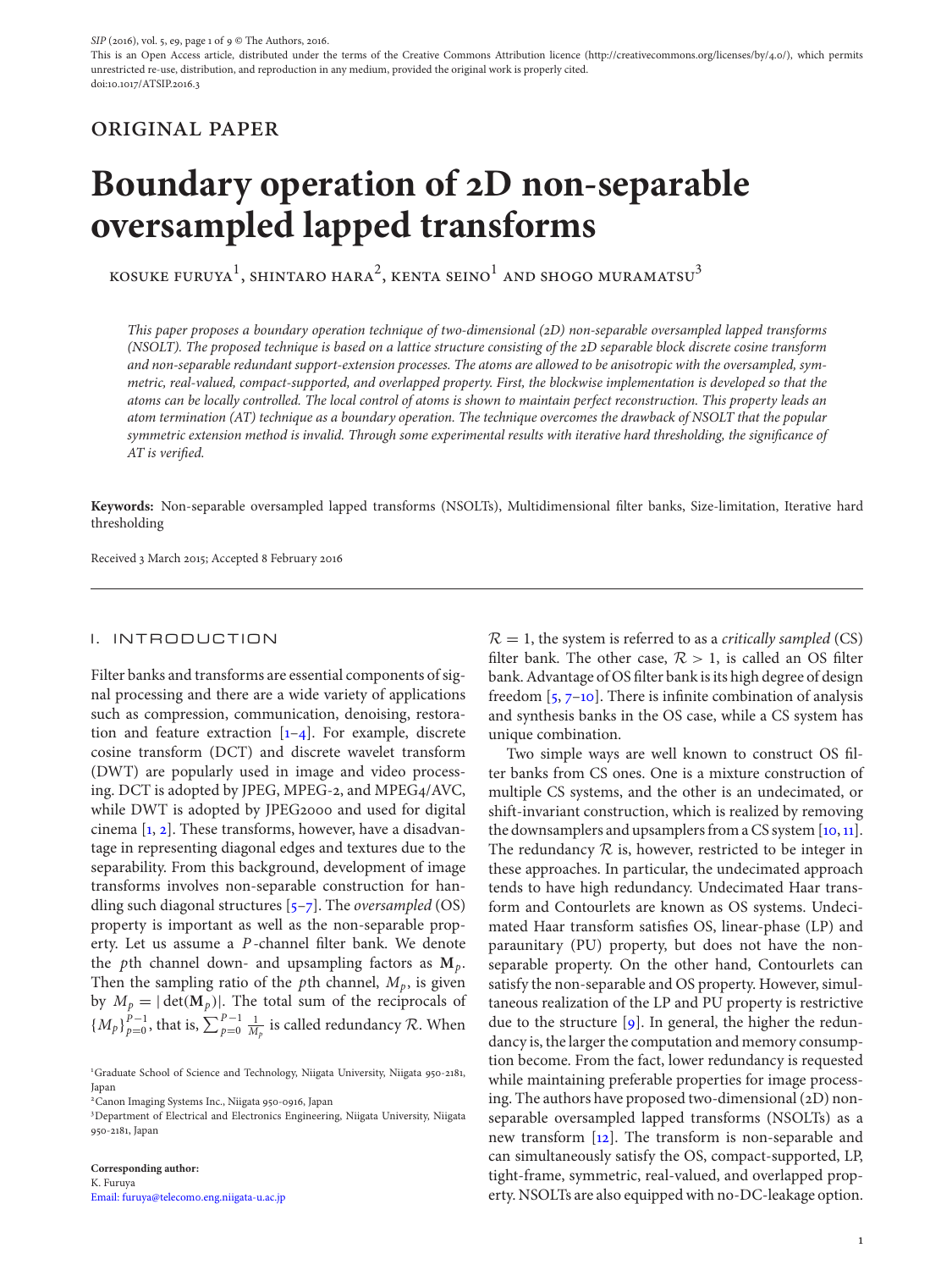The redundancy can be controlled flexibly by the number of channels *P* and the sampling ratio *M*. NSOLTs with redundancy less than two were shown to be superior or comparable with the undecimated Haar wavelet transform in terms of image restoration performance  $[12, 12]$  $[12, 12]$ [13\]](#page-7-9). It is also possible to apply a learning-based dictionary design  $[14]$ . NSOLTs are verified to have comparable or superior sparse representation performance to Sparse K-SVD  $[15]$ .

Managing the boundary is one of important issues in the image-processing applications, in order to reduce the boundary distortion. Note that the symmetric extension method is no longer applicable to NSOLTs unless the fourfold symmetry is imposed on every atom  $[16–18]$  $[16–18]$ . Although the periodic extension (PE) method can take the place of the symmetric extension method, it has drawbacks of wrapping effects and global memory access requirement at the border. We adopt a different approach for NSOLTs. In [\[19,](#page-7-14) [20\]](#page-7-15), we have proposed a basis termination (BT) technique for non-separable CS lapped transforms, where the numbers of symmetric and anti-symmetric channels are restricted to be the same as each other. In this paper, we extend the BT technique for NSOLTs, i.e. the OS case, and propose a new technique which can deal with more general configuration. We refer to the proposed method as atom termination (AT) since NSOLTs are OS and the term "basis" is no longer appropriate.

The proposed technique is shown to serve variability of atoms block by block without any violation to the perfect reconstruction. It is also shown that a special selection of the lattice parameters breaks off an overlapping relation between neighboring blocks locally. By applying this property at the border, we can realize the AT.

This paper is an extended version of the conference paper [\[21\]](#page-7-16). The performance evaluation is revised to use the iterative hard thresholding (IHT) algorithm  $[22, 23]$  $[22, 23]$  $[22, 23]$  in order to decrease the influence of selection of a dual analysis dictionary. This paper is organized as follows: in Section [II,](#page-1-0) as a preliminary, the lattice structure of 2D NSOLT is briefly reviewed. Section [III](#page-3-0) derives the blockwise implementation technique for the lattice structure and the boundary operation with AT. Then, Section [IV](#page-6-0) verifies the significance of the proposed method through experimental results with the IHT for some standard images, followed by conclusions in Section [V.](#page-7-19)

## <span id="page-1-0"></span>II. REVIEW OF 2D NSOLT

NSOLT is a lattice structure realization of 2D non-separable oversampled linear-phase perfect reconstruction filter bank (NS-OSLPPRFB). Let us review the lattice structure of NSOLT.

First, we summarize some symbols and notations used throughout this paper.  $M_y$  and  $M_x$  are reserved for decimation factors in the vertical and horizontal directions, respectively. The total decimation factor is given by  $M =$  $M_{y} \times M_{x}$ . As a preliminary, we define a  $P \times P$  butterfly matrix  ${\bf B}_p^{(m)}$  as

$$
\mathbf{B}_{P}^{(m)} = \begin{cases} \frac{1}{\sqrt{2}} \begin{pmatrix} \mathbf{I}_{m} & \mathbf{I}_{m} \\ \mathbf{I}_{m} & -\mathbf{I}_{m} \end{pmatrix}, & m = \frac{P}{2}, \\ \frac{1}{\sqrt{2}} \begin{pmatrix} \mathbf{I}_{m} & \mathbf{O} & \mathbf{I}_{m} \\ \mathbf{O} & \sqrt{2} \mathbf{I}_{P-2m} & \mathbf{O} \\ \mathbf{I}_{m} & \mathbf{O} & -\mathbf{I}_{m} \end{pmatrix}, & m < \frac{P}{2}, \\ \end{cases} \tag{1}
$$

where  $\lceil M/2 \rceil \le m \le \lfloor P/2 \rfloor$ . and  $\lfloor \cdot \rfloor$  are the ceiling function and the floor function, respectively.

Through out this paper, symbols **O** and **I***<sup>m</sup>* are reserved for the null and  $m \times m$  identity matrix, respectively, where subscript *m* is omitted unless it is significant. A product of sequential matrices is denoted by  $\Pi_{n=1}^{N} \mathbf{A}_n =$  $A_{N}A_{N-1}A_{N-2}\cdots A_{2}A_{1}.$ 

## **A) Lattice structure of 2D NSOLT**

In the article  $[7]$ , we showed a method to construct multidimensional non-separable linear-phase paraunitary filter banks (NS-LPPUFBs) with a lattice structure, and then, in [\[24\]](#page-7-20), Gan and Ma showed the reduced parameterization. NSOLT is an extension of  $[7]$  to the OS case and can simultaneously hold the OS, compact-support, symmetric, real-valued, and overlapped property. It can also satisfy the PU property and realize a Parseval tight-frame. NSOLT is categorized into two types as:

- Type-I :  $p_s = p_a$ ,
- Type-II :  $p_s \neq p_a$ ,

where  $p_s$  and  $p_a$  denote the numbers of symmetric and antisymmetric atoms, respectively.

#### 1) Type-I NSOLT

Figure [1\(](#page-2-0)a) shows an example of Type-I NSOLT lattice structure. When the number of channels *P* is even, it is possible to set  $p_s = p_a = P/2$ . The polyphase matrix of Type-I NSOLT has the following product form:

<span id="page-1-2"></span>
$$
E(z) = \prod_{n_y=1}^{N_y} \{R_{n_y}^{\{y\}} Q(z_y)\} \prod_{n_x=1}^{N_x} \{R_{n_x}^{\{x\}} Q(z_x)\} R_0 E_0, \quad (2)
$$

where

$$
Q(z_d) = B_P^{(P/2)} \begin{pmatrix} I_{p_s} & O \ O & z_d^{-1} I_{p_a} \end{pmatrix} B_P^{(P/2)},
$$
  

$$
R_n^{\{d\}} = \begin{pmatrix} I_{p_s} & O \ O & U_n^{\{d\}} \end{pmatrix},
$$

where  $\mathbf{U}_n^{\{d\}} \in \mathbb{R}^{p_a \times p_a}$  is an arbitrary non-singular matrix. We adopt the initial matrix defined by the product of the matrix representation of 2D DCT  $\mathbf{E}_0 \in \mathbb{R}^{M \times \overline{M}}$  and

<span id="page-1-1"></span>
$$
\mathbf{R}_0 = \begin{pmatrix} \mathbf{W}_0 & \mathbf{O} \\ \mathbf{O} & \mathbf{U}_0 \end{pmatrix} \begin{pmatrix} \mathbf{I}_{\lceil M/2 \rceil} & \mathbf{O} \\ \mathbf{O} & \mathbf{O} \\ \mathbf{O} & \mathbf{I}_{\lfloor M/2 \rfloor} \end{pmatrix} \in \mathbb{R}^{P \times M}, \quad (3)
$$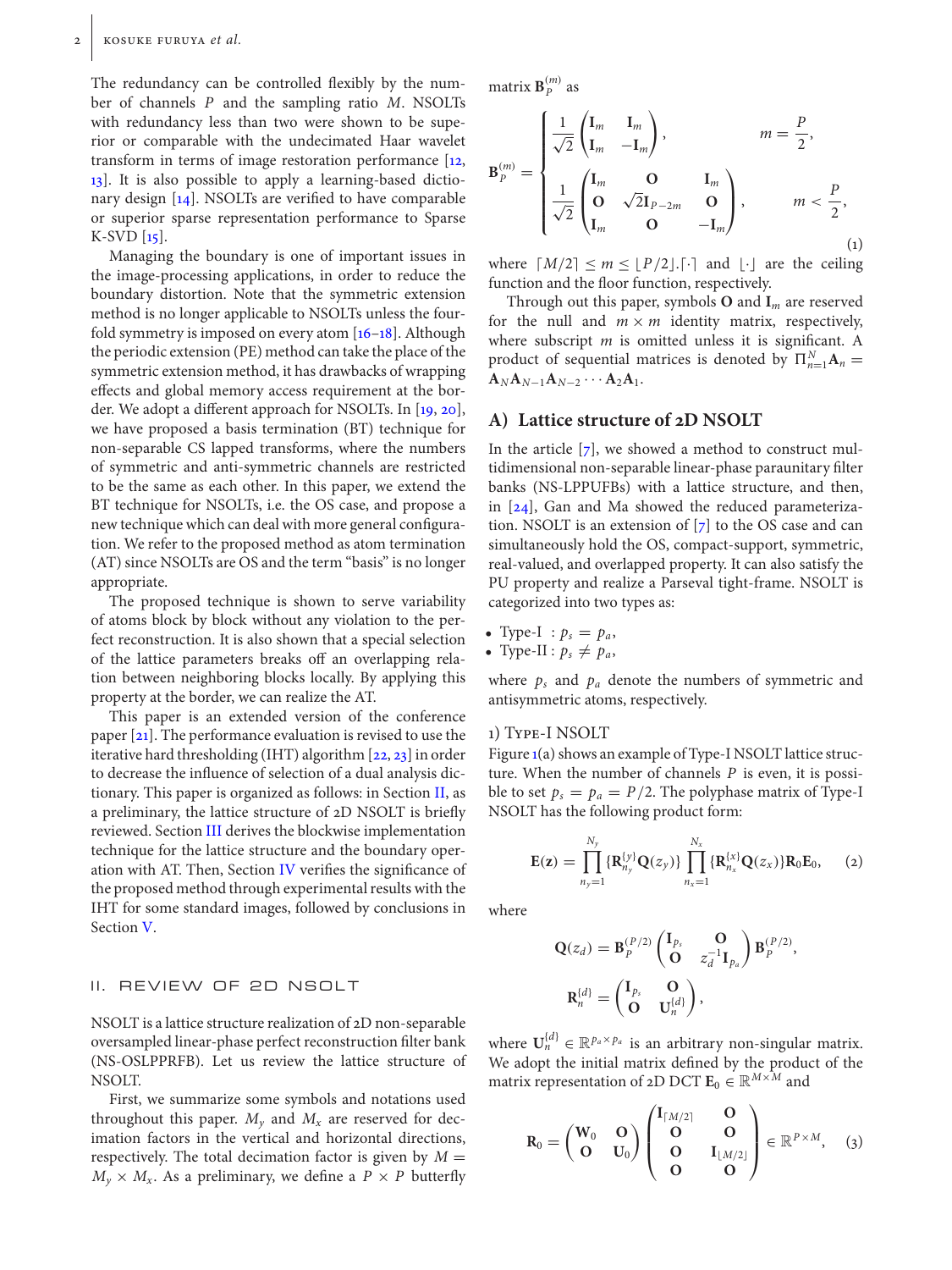

<span id="page-2-0"></span>**Fig. 1.** Types I and II lattice structure of analysis NSOLT, where  $\mathbf{E}_0$  denotes symmetric orthonormal transform matrix directly given by 2-D DCT, and  $\mathbf{W}_0$ ,  $\mathbf{U}_0$ ,  $\mathbf{U}_n^{[d]}$ ,  $\mathbf{U}_{\ell}^{[d]}$  and  $\mathbf{W}_{\ell}^{[d]}$  are arbitrary invertible matrices.  $N_d$  is the order of the polyphase matrix in the direction  $d \in \{y, x\}$ , and  $\mathbf{d}(\mathbf{z})$  is the delay chain determined by the downsampling factor **M** = diag(*My* , *Mx* ). (a) Example of Type-I NSOLT. (#Channels *P* = 6, Sampling factor *M* = 4)], (b) Example of Type II NSOLT. (#Channels  $P = 7$ , Sampling factor  $M = 4$ ,  $p_s > p_a$ ).

where  $W_0 \in \mathbb{R}^{p_s \times p_s}$  and  $U_0 \in \mathbb{R}^{p_a \times p_a}$  are arbitrary nonsingular matrices. The matrices  $\{R_{n}^{\{d\}}\mathbf{Q}(z_d)\}\$  realize the support extension of atoms, i.e., overlapping of atoms.

#### 2) Type-II NSOLT

Figure [1\(](#page-2-0)b) shows an example of Type-II NSOLT lattice structure. Type-II NSOLT is given when  $p_s \neq p_a$ . We here consider only the case  $p_s > p_a$  with even  $N_v$  and even  $N_x$ . The polyphase matrix **E**(**z**) of Type-II is represented by the following product form:

$$
\mathbf{E}(\mathbf{z}) = \prod_{\ell_{y}=1}^{N_{y}/2} \left\{ \mathbf{R}_{E\ell_{y}}^{y} \mathbf{Q}_{E}(z_{y}) \mathbf{R}_{O\ell_{y}}^{y} \mathbf{Q}_{O}(z_{y}) \right\} \times \prod_{\ell_{x}=1}^{N_{x}/2} \left\{ \mathbf{R}_{E\ell_{x}}^{(x)} \mathbf{Q}_{E}(z_{x}) \mathbf{R}_{O\ell_{x}}^{(x)} \mathbf{Q}_{O}(z_{x}) \right\} \mathbf{R}_{0} \mathbf{E}_{0}, \quad (4)
$$

where

$$
Q_E(z_d) = B_P^{(p_a)} \begin{pmatrix} I_{P-p_a} & O \ O & z_d^{-1}I_{p_a} \end{pmatrix} B_P^{(p_a)},
$$
  
\n
$$
Q_O(z_d) = B_P^{(p_a)} \begin{pmatrix} I_{p_a} & O \ O & z_d^{-1}I_{P-p_a} \end{pmatrix} B_P^{(p_a)},
$$
  
\n
$$
R_{E\ell}^{(d)} = \begin{pmatrix} W_{\ell}^{(d)} & O \ O & I_{p_a} \end{pmatrix}, \quad R_{O\ell}^{(d)} = \begin{pmatrix} I_{p_s} & O \ O & U_{\ell}^{(d)} \end{pmatrix}.
$$

 $\mathbf{W}_{\ell}^{\{d\}} \in \mathbb{R}^{p_s \times p_s}$  and  $\mathbf{U}_{\ell}^{\{d\}} \in \mathbb{R}^{p_a \times p_a}$  are arbitrary invertible matrices. We adopt the initial matrix defined by the product of the 2D DCT  $\mathbf{E}_0 \in \mathbb{R}^{M \times M}$  and  $\mathbf{R}_0 \in \mathbb{R}^{P \times M}$  in [\(3\)](#page-1-1). The matrices  $\left\{ \mathbf{R}_{E\ell}^{(d)}\mathbf{Q}_{E\ell}^{(d)}\mathbf{R}_{O\ell}^{(d)}\mathbf{Q}_{O\ell}^{(d)}\right\}$  realize the support extension of atoms.

## **B) Lattice structure with advance shifters**

In the spatial domain, advance shifters are allowed as well as delay shifters. For the later discussion, we consider modifying  $\mathbf{Q}(z_d)$  and  $\mathbf{Q}_E(z_d)$  in each type of NSOLT by introducing the advance shifters.

1) Type-I NSOLT Let us define

$$
\overline{\mathbf{Q}}(z_d) = z_d \mathbf{Q}(z_d) = \mathbf{B}_P^{(P/2)} \begin{pmatrix} z_d \mathbf{I}_{p_s} & \mathbf{O} \\ \mathbf{O} & \mathbf{I}_{p_a} \end{pmatrix} \mathbf{B}_P^{(P/2)}.
$$

<span id="page-2-2"></span>Then, we can rewrite ( $2$ ) for even  $N_v$  and  $N_x$  as

$$
\mathbf{E}(\mathbf{z}) = z_y^{-\frac{N_y}{2}} z_x^{-\frac{N_x}{2}} \prod_{n_y=1}^{N_y/2} \left\{ \mathbf{R}_{2n_y}^{\{y\}} \overline{\mathbf{Q}}(z_y) \mathbf{R}_{2n_y-1}^{\{y\}} \mathbf{Q}(z_y) \right\} \times \prod_{n_x=1}^{N_x/2} \left\{ \mathbf{R}_{2n_x}^{\{x\}} \overline{\mathbf{Q}}(z_x) \mathbf{R}_{2n_x-1}^{\{x\}} \mathbf{Q}(z_x) \right\} \mathbf{R}_0 \mathbf{E}_0.
$$
 (5)

Figure [1\(](#page-2-0)a) shows the lattice structure which corresponds to [\(5\)](#page-2-1), where we omit to illustrate delays  $z_y^{-N_y/2}$  and  $z_x^{-N_x/2}$ since they are less significant later. Note that the operation with  $\mathbf{Q}(z_d)$  is realized by the combination of the following matrices:

<span id="page-2-1"></span>
$$
\mathbf{B}_P^{(P/2)} = \frac{1}{\sqrt{2}} \begin{pmatrix} \mathbf{I}_{P/2} & \mathbf{I}_{P/2} \\ \mathbf{I}_{P/2} & -\mathbf{I}_{P/2} \end{pmatrix},
$$

$$
\mathbf{\Lambda}(z_d) = \begin{pmatrix} \mathbf{I}_{p_s} & \mathbf{O} \\ \mathbf{O} & z_d^{-1} \mathbf{I}_{p_a} \end{pmatrix}
$$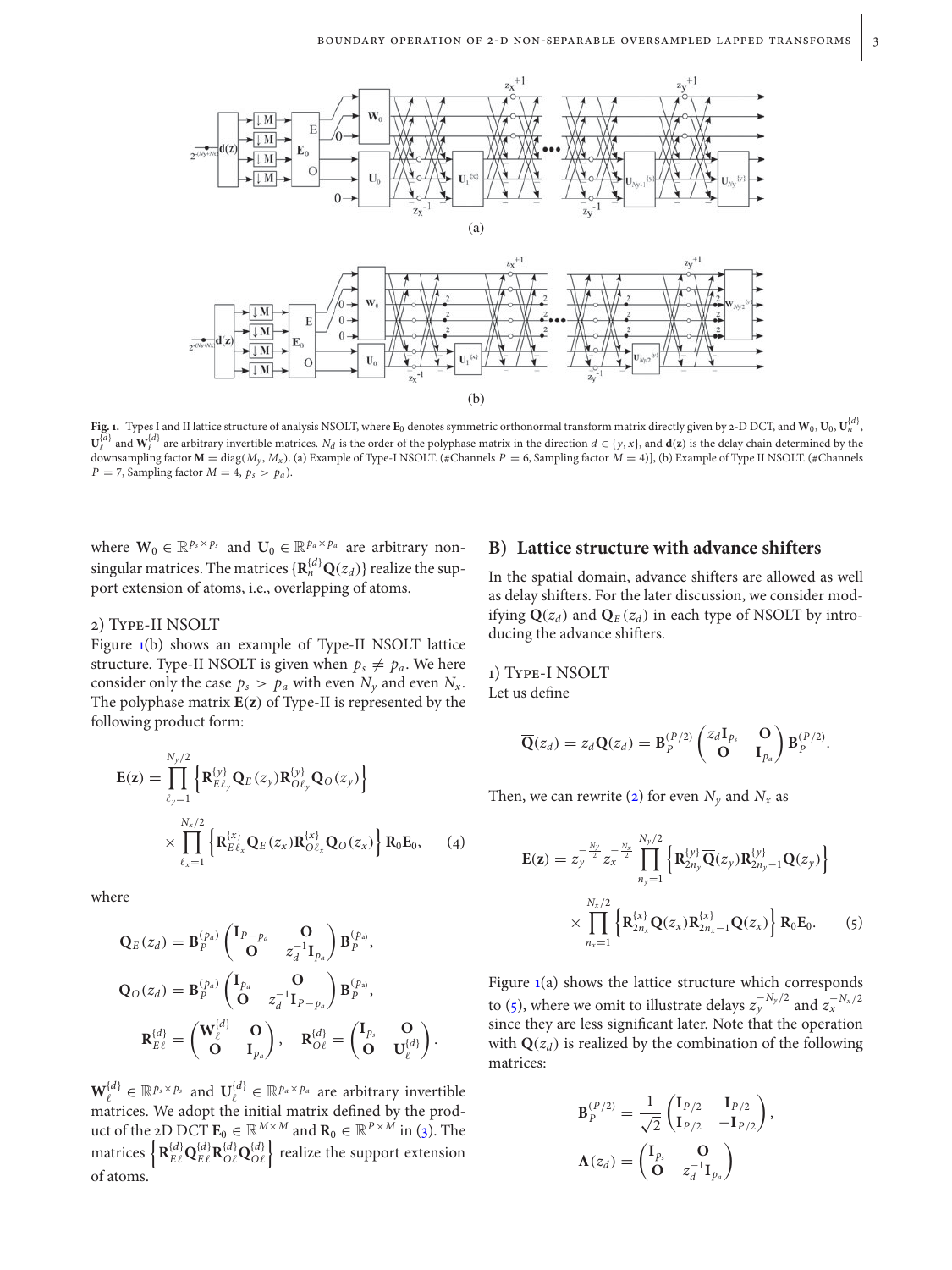as  $\mathbf{Q}(z_d) = \mathbf{B}_p^{(P/2)} \mathbf{\Lambda}(z_d) \mathbf{B}_p^{(P/2)}$ . Then, the operation with  $\overline{\mathbf{Q}}(z_d)$  is realized by  $\mathbf{B}_p^{(P/2)}$  and

$$
\overline{\mathbf{\Lambda}}(z_d) = \begin{pmatrix} z_d \mathbf{I}_{p_s} & \mathbf{O} \\ \mathbf{O} & \mathbf{I}_{p_a} \end{pmatrix}
$$

as  $\overline{\mathbf{Q}}(z_d) = \mathbf{B}_p^{(P/2)} \overline{\mathbf{\Lambda}}(z_d) \mathbf{B}_p^{(P/2)}$ .

2) TYPE-II NSOLT WITH  $p_s$  >  $p_a$ 

Similarly, using the advance shifters, Type-II NSOLT is realized by

$$
\overline{\mathbf{Q}}_E(z_d) = z_d \mathbf{Q}_E(z_d) = \mathbf{B}_P^{(p_a)} \begin{pmatrix} z_d \mathbf{I}_{P-p_a} & \mathbf{O} \\ \mathbf{O} & \mathbf{I}_{p_a} \end{pmatrix} \mathbf{B}_P^{(p_a)}.
$$

Then, we can rewrite [\(4\)](#page-2-2) for even  $N_{\nu}$  and  $N_{\nu}$  as

$$
\mathbf{E}(\mathbf{z}) = z_y^{-\frac{N_y}{2}} z_x^{-\frac{N_x}{2}} \prod_{\ell_y=1}^{N_y/2} \left\{ \mathbf{R}_{E\ell_y}^{\{y\}} \overline{\mathbf{Q}}_E(z_y) \mathbf{R}_{O\ell_y}^{\{y\}} \mathbf{Q}_O(z_y) \right\}
$$

$$
\times \prod_{\ell_x=1}^{N_x/2} \left\{ \mathbf{R}_{E\ell_x}^{\{x\}} \overline{\mathbf{Q}}_E(z_x) \mathbf{R}_{O\ell_x}^{\{x\}} \mathbf{Q}_O(z_x) \right\} \mathbf{R}_0 \mathbf{E}_0. \tag{6}
$$

Figure [1\(](#page-2-0)b) illustrates the lattice structure for [\(6\)](#page-3-1), where we omit to draw the delays  $z_y^{-N_y/2}$  and  $z_x^{-N_x/2}$ . Here, note that  $\mathbf{Q}_E(z_d)$  is realized by the combination of the following matrices:

$$
\mathbf{B}_{P}^{(p_a)} = \frac{1}{\sqrt{2}} \begin{pmatrix} \mathbf{I}_{p_a} & \mathbf{O} & \mathbf{I}_{p_a} \\ \mathbf{O} & \sqrt{2} \mathbf{I}_{P-2p_a} & \mathbf{O} \\ \mathbf{I}_{p_a} & \mathbf{O} & -\mathbf{I}_{p_a} \end{pmatrix},
$$

$$
\mathbf{\Lambda}(z_d) = \begin{pmatrix} \mathbf{I}_{P-p_a} & \mathbf{O} \\ \mathbf{O} & z_d^{-1} \mathbf{I}_{p_a} \end{pmatrix}
$$

as  $\mathbf{Q}_E(z_d) = \mathbf{B}_P^{(p_a)} \mathbf{\Lambda}(z_d) \mathbf{B}_P^{(p_a)}$ . In addition,  $\overline{\mathbf{Q}}_E(z_d)$  is realized by  $\mathbf{B}_P^{(p_a)}$  and

$$
\overline{\Lambda}(z_d) = \begin{pmatrix} z_d \mathbf{I}_{P-p_a} & \mathbf{0} \\ \mathbf{0} & \mathbf{I}_{p_a} \end{pmatrix},
$$

that is,  $\overline{\mathbf{Q}}_E(z_d) = \frac{1}{2} \mathbf{B}_P^{(p_a)} \overline{\mathbf{\Lambda}}(z_d) \mathbf{B}_P^{(p_a)}$ .

## <span id="page-3-0"></span>III. BOUNDARY OPERATION

In this section, we illustrate blockwise implementation of NSOLT based on the lattice structure, and propose the boundary operation for AT. Note that we describe them for Type-II NSOLT mainly because the way of the primitive block operations and the boundary operation for Type-II NSOLT are different from the previous work in [\[19\]](#page-7-14). Thus, this is the main contribution of this work. In contrast, these operations for Type-I NSOLT are almost the same as [\[19\]](#page-7-14) so that we omit to show the details of primitive block operations and the boundary operation for Type-I NSOLT.



<span id="page-3-2"></span><span id="page-3-1"></span>**Fig. 2.** Primitive block operations for Type-II NSOLT, where the white and shaded regions mean operations for upper and lower half intermediate coefficient vectors, respectively, where **I** in the center block is the identity matrix for center intermediate coefficient. (a)  $\mathbf{E}_0$ , (b)  $\mathbf{R}_0$ , (c)  $\mathbf{B}_P^{(p_a)}$ , (d)  $\mathbf{R}_{O\ell}^{\{d\}}$ , (e)  $\mathbf{R}_{E\ell}^{\{d\}}$ , (f)  $\Lambda(z_x)$ , (g)  $\Lambda(z_y)$ , (h)  $\overline{\Lambda}(z_x)$ , and (i)  $\overline{\Lambda}(z_y)$ .

## **A) Primitive block operations**

#### 1) Type-I NSOLT

The primitive block operation for Type-I NSOLT is realized using the operations in Fig. [2.](#page-3-2) These operations are detailed in next paragraph section. Note that the center block vanishes from the block operations for Type-I NSOLT.

## 2) TYPE-II NSOLT WITH  $p_s$  >  $p_a$

Figure [2](#page-3-2) summarizes the primitive block operations required for analyzing an image based on the product form of [\(6\)](#page-3-1), where 2  $\times$  2 neighboring blocks are illustrated. Combination of these primitive operations can implement the analysis process, as in Fig. [1\(](#page-2-0)b). Because the synthesis process is realized through the inverse primitive operations in reverse order, we omit to show the detail.

The first operation with delay chain **d**(**z**), downsampling by factor  $M$ (= diag( $M_y$ ,  $M_x$ )), and the transform by matrix **E**<sup>0</sup> in Fig. [1](#page-2-0) are exactly the same as the 2D block DCT, which is shown in Fig.  $2(a)$  $2(a)$ . Note that operation  $(a)$  is adopted to the block before inserting the center block coefficient. After dividing the 2D DCT coefficients into two sets according to the atom symmetry, that is, even or odd symmetry, the transform with matrix  $\mathbf{R}_0$  is applied as in Fig.  $2(b)$  $2(b)$ , where the white and shaded regions except the center block show operations for intermediate coefficients analyzed by the even- and odd-symmetric 2D DCT basis images.

Figures  $2(c)$  $2(c)$ –(i) relate to the support extension of atoms. Figure [2\(](#page-3-2)c) shows the operation with  $\mathbf{B}_P^{(p_a)}$ . This is nothing but the butterfly calculation. Figure [2\(](#page-3-2)d) illustrates the transform corresponds to matrix  $\mathbf{R}_{O\ell}^{[d]}$  that processes only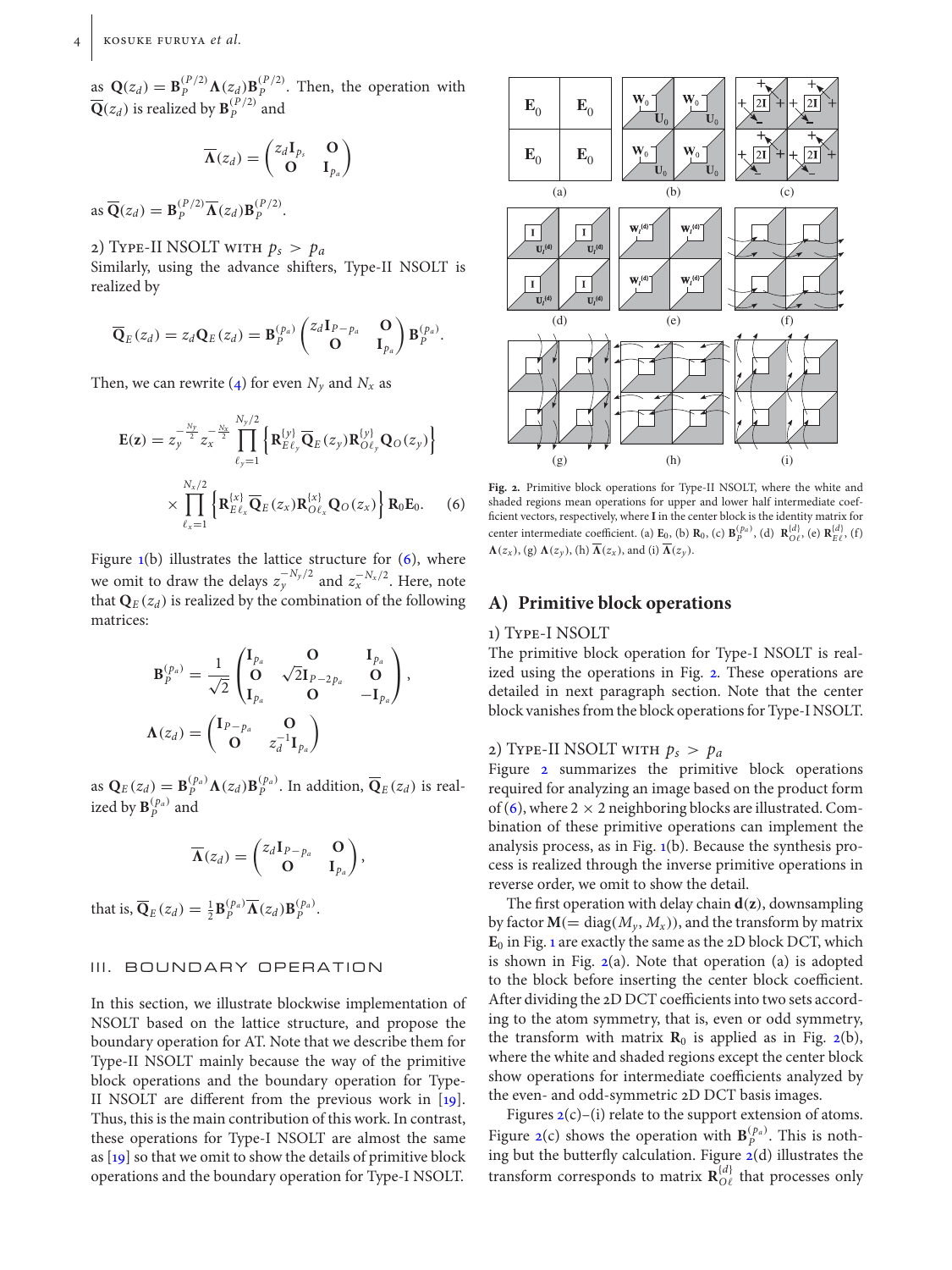the lower half intermediate coefficients through matrix  $\mathbf{U}_{\ell}^{[d]}$ . In Fig. [2\(](#page-3-2)e), the matrix  $\mathbf{R}_{E\ell}^{\{d\}}$  is applied to the upper half intermediate coefficients including the center block through matrix  $\mathbf{W}_{\ell}^{[d]}$ . Operations  $\mathbf{\Lambda}(z_x)$  and  $\mathbf{\Lambda}(z_y)$  in Figs [2\(](#page-3-2)f) and (g) delay the lower half intermediate coefficients.  $\Lambda(z_x)$  borrows the coefficients from the left block. Similarly,  $\Lambda(z_y)$ shifts the left block coefficients from the upper block. Figures  $2(h)$  $2(h)$  and (i) illustrate the operations of  $\overline{\Lambda}(z_x)$  and  $\overline{\Lambda}(z_y)$ , which return the upper half coefficients to the left and upper blocks, respectively. These primitive block operations are applied to every block in the order indicated by  $(6)$ .

Note that all of the operations illustrated in Figs  $2(a)$  $2(a)$ – (e) are independent of the other blocks. Although the delay and advance shift operations shown in Figs [2\(](#page-3-2)f)–(i) depend on the others, the relation is limited to the neighboring blocks. Therefore, the non-singular matrices  $\mathbf{W}_0$ ,  $\mathbf{U}_0$ ,  $\mathbf{U}_{\ell}^{(d)}$ , and  $\mathbf{W}_{\ell}^{\{d\}}$  can vary block by block without any violation to the perfect reconstruction of the whole system.

## **B) Boundary operation**

The boundary treatment should be taken into account for some image analysis–synthesis systems since it can cause distortion at boundary for the image processing applications. Unfortunately, the popular symmetric extension approach is not available for NSOLT unless the fourfold symmetry is satisfied.

As a solution, we propose to terminate the dependence between neighboring blocks by shrinking the support region of atoms. In Type-I NSOLT, AT can be realized by locally making the support extension stages  ${\bf R}_{2n_d}\overline{\bf Q}(z_d){\bf R}_{2n_d-1}^{[d]}\bf Q(z_d)$ } null order, i.e., independent of  $z_d$ . This purpose is achieved if we can cancel the delay and advance shifters out locally and make the support extension invalid. In Type-II NSOLT, it can be realized by making  ${\bf R}^{(d)}_{E\ell}$   $\overline{\bf Q}_E(z_d)$   ${\bf R}^{(d)}_{O\ell}$   $\bf Q}_O(z_d)$ } null order local. Let us show how to realize the AT process in each type of NSOLT.

#### 1) Type-I NSOLT

AT for Type-I NSOLT can be realized by locally setting  $\mathbf{U}_{2n-1}^{d} = -\mathbf{I}$  as follows:

$$
\overline{Q}(z_d)R_{2n-1}^{[d]}Q(z_d)
$$
\n
$$
= B_P^{(P/2)} \begin{pmatrix} z_dI_{p_s} & O \ O & I_{p_a} \end{pmatrix} B_P^{(P/2)}
$$
\n
$$
\times \begin{pmatrix} I & O \ O & I_{p_a} \end{pmatrix} B_P^{(P/2)} \begin{pmatrix} I_{p_s} & O \ O & z_d^{-1}I_{p_a} \end{pmatrix} B_P^{(P/2)}
$$
\n
$$
= \frac{1}{4} \begin{pmatrix} (z_d + 1)I & (z_d - 1)I \\ (z_d - 1)I & (z_d + 1)I \end{pmatrix}
$$
\n
$$
\times \begin{pmatrix} I & O \\ O & -I \end{pmatrix} \begin{pmatrix} (1 + z_a^{-1})I & (1 - z_a^{-1})I \\ (1 - z_a^{-1})I & (1 - z_a^{-1})I \end{pmatrix}
$$
\n
$$
= \frac{1}{4} \begin{pmatrix} (z_d + 1)I & (1 - z_d)I \\ (z_d - 1)I & -(z_d + 1)I \end{pmatrix}
$$

$$
\times \begin{pmatrix} (1+z_d^{-1})\mathbf{I} & (1-z_d^{-1})\mathbf{I} \\ (1-z_d^{-1})\mathbf{I} & (1-z_d^{-1})\mathbf{I} \end{pmatrix}
$$

$$
= \begin{pmatrix} \mathbf{I} & \mathbf{O} \\ \mathbf{O} & -\mathbf{I} \end{pmatrix}, \tag{7}
$$

where

<span id="page-4-0"></span>
$$
\mathbf{B}_P^{(P/2)} = \frac{1}{\sqrt{2}} \begin{pmatrix} \mathbf{I} & \mathbf{I} \\ \mathbf{I} & -\mathbf{I} \end{pmatrix},
$$

$$
\mathbf{R}_n^{\{d\}} = \begin{pmatrix} \mathbf{I}_{p_s} & \mathbf{O} \\ \mathbf{O} & \mathbf{U}_n^{\{d\}} \end{pmatrix}.
$$

Equation [\(7\)](#page-4-0) shows that the Type-I NSOLT can cancel the overlapping property of atoms. If the horizontal parameter matrices  $\mathbf{U}_{2n-1}^{[x]}$  for all *n* in a block set to −**I**, the relation of the current block to the left block is terminated. In addition, the vertical parameter matrices  $\mathbf{U}_{2n-1}^{[y]}$  for all *n* in a block to −**I** terminates the relation of the current block to the upper block. This relation is equivalent to the BT in [\[19\]](#page-7-14) because the number of upper and lower half intermediate coefficients are  $p_s = p_a = \frac{p}{2}$ . From this fact, for Type-I NSOLT, the AT procedure becomes almost the same as the BT procedure. Thus, we omit to show the detailed derivation of AT for Type-I NSOLT.

AT for Type-II NSOLT is, however, different from the Type-I case. The difference appears in the implementation of Figs  $4(c)$  $4(c)$  and (g) for coefficient shift processes. In the case of Type-I NSOLT, these processes are applied to only upper and lower half intermediate coefficients except for the center block.

## 2) Type-II NSOLT

Type-II NSOLT AT can be realized by locally setting for  $\mathbf{U}_{\ell}^{(\tilde{d})} = -\mathbf{I}$  as follows:

$$
\overline{Q}_{E}(z_{d})R_{O\ell}^{(d)}Q_{O}(z_{d})
$$
\n
$$
= B_{P}^{(p_{a})} \begin{pmatrix} z_{d}I_{P-p_{a}} & O \ O \end{pmatrix} B_{P}^{(p_{a})} \times \begin{pmatrix} I_{p_{a}} & O \ O \end{pmatrix}
$$
\n
$$
B_{P}^{(p_{a})} \begin{pmatrix} I_{p_{a}} & O \ O \end{pmatrix} \begin{pmatrix} I_{p_{a}} & O \ O \end{pmatrix} B_{P}^{(p_{a})}
$$
\n
$$
= \frac{1}{4} \begin{pmatrix} (z_{d} + 1)I_{p_{a}} & O & (1 - z_{d})I_{p_{a}} O \ (z_{d} - 1)I_{p_{a}} & O & -(z_{d} + 1)I_{p_{a}} \ O \end{pmatrix}
$$
\n
$$
\times \begin{pmatrix} (1 + z_{d}^{-1})I_{p_{a}} & O & (1 - z_{d}^{-1})I_{p_{a}} O \ (1 - z_{d}^{-1})I_{p_{a}} & O \ (1 - z_{d}^{-1})I_{p_{a}} & O \end{pmatrix}
$$
\n
$$
= \begin{pmatrix} I_{P-p_{a}} & O \ O & -I_{p_{a}} \end{pmatrix}, \qquad (8)
$$

where

<span id="page-4-1"></span>
$$
\mathbf{B}_{P}^{(p_a)} = \frac{1}{\sqrt{2}} \begin{pmatrix} \mathbf{I}_{p_a} & \mathbf{O} & \mathbf{I}_{p_a} \\ \mathbf{O} & \sqrt{2} \mathbf{I}_{P-2m} & \mathbf{O} \\ \mathbf{I}_{p_a} & \mathbf{O} & -\mathbf{I}_{p_a} \end{pmatrix},
$$

$$
\mathbf{R}_{O\ell}^{ \{d\}} = \begin{pmatrix} \mathbf{I}_{p_a} & \mathbf{O} \\ \mathbf{O} & \mathbf{U}_{\ell}^{ \{d\}} \end{pmatrix}.
$$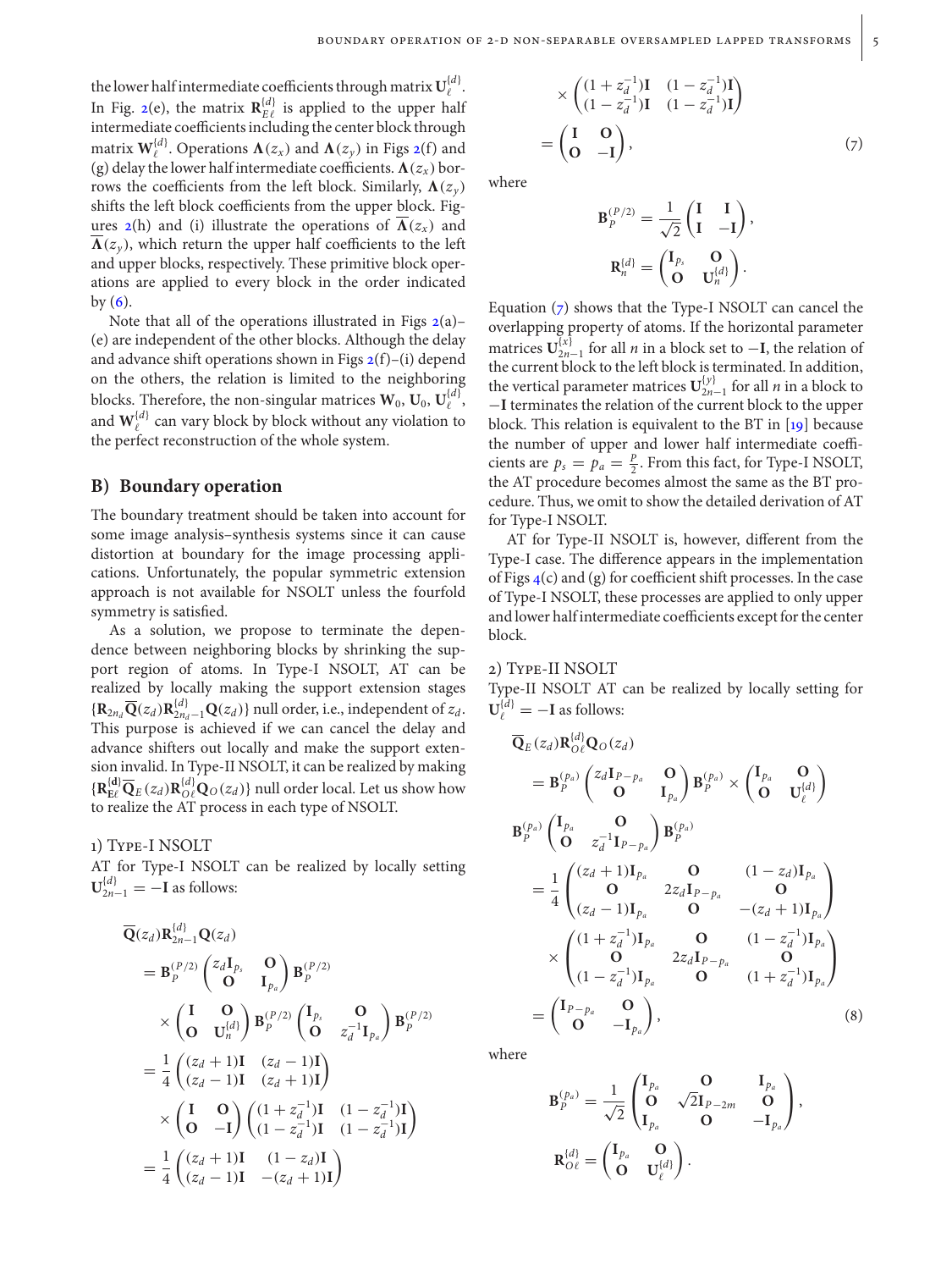

<span id="page-5-1"></span>**Fig. 3.** Boundary operation with AT, where the shaded area denotes the original support region of a given image. The blocks including '|', '-' and '+' denote termination blocks in the horizontal, vertical, and both directions, respectively.

From [\(8\)](#page-4-1), Type-II NSOLT can also control the overlapping property of atoms. It is noticed that the relation in [\(8\)](#page-4-1) reduces the number of overlapping blocks in direction *d* ∈ {*y*, *x*}. If the horizontal parameter matrices  $U_{\ell}^{(x)}$  for all in a block set to −**I**, the relation of the current block to the left block is terminated. In addition, the vertical parameter matrices  $\mathbf{U}_{\ell}^{\{y\}}$  for all  $\ell$  in a block to −**I** terminates the relation of the current block to the upper block.

Figure [3](#page-5-1) illustrates the termination block position, where the blocks including '|', ' $-$ ' and ' $+$ ' denote the termination blocks in the horizontal, vertical, and both directions. Around the original picture, any value can be assumed since they have no influence on the essential transform coefficients.

Figure [4](#page-5-0) illustrates the local AT procedure in the blockwise operation for Type-II NSOLT, where succeeding three blocks are denoted. Note that the discussion holds for both the horizontal and vertical directions. In Fig. [4\(](#page-5-0)a),  $\mathbf{u}_b$  and  $\mathbf{v}_b$  denote upper and lower intermediate coefficients, where *b* means the relative position from the current block. As well, the  $c<sub>b</sub>$  in the center block contains a part of upper half intermediate coefficients vector. The next step is the butterfly operation with  $\mathbf{B}_P^{(p_a)}$  for  $\mathbf{u}_b$  and  $\mathbf{v}_b$  block by block in Fig. [4\(](#page-5-0)b), where  $\mathbf{w}_b = \mathbf{u}_b + \mathbf{v}_b$  and  $\mathbf{x}_b = \mathbf{u}_b - \mathbf{v}_b$ . The butterfly operations are not adopted to  $c_b$ . Then, each lower vector  $x_b$  and the center block  $c_b$  are moved to next block as shown in Fig.  $4(c)$  $4(c)$ . After the operation Fig.  $4(c)$  $4(c)$ , the butterfly operation is applied to vectors  $\mathbf{u}_b$  and  $\mathbf{v}_b$  again as in Fig. [4\(](#page-5-0)d). In Fig. 4(e), the transform with  $\mathbf{U}_{\ell}^{[d]}$  is applied to each lower vector, where we set  $\mathbf{U}_{\ell}^{(d)} = -\mathbf{I}$  for the block of interest in the thick frame. After the butterfly operation in Fig.  $4(f)$  $4(f)$ , each upper vector is advanced to the previous block, as shown in Fig.  $4(g)$  $4(g)$ , and the butterfly operation is applied to as in Fig  $4(h)$  $4(h)$ .

Note that the left block of the vertical dashed line in Fig.  $4(h)$  $4(h)$  is independent of the coefficients for  $b > 0$ . Similarly, the right block is independent of the coefficients for  $b < 0$ . These facts imply that these blocks have no relation to each other. That is, the atoms are terminated at the vertical dashed line without any violation to the perfect reconstruction.



<span id="page-5-0"></span>**Fig. 4.** AT flow of the blockwise operations corresponding to (8), where succeeding three blocks are exemplified. (a) Intermediate coefficients of each blocks. (b) Operation with  $\mathbf{B}_{p}^{(m)}$ . (c) Operation with  $\mathbf{\Lambda}(z_{x})$ . (d) Operation with  $\mathbf{B}_{p}^{(m)}$ . (e) Operation with  $\mathbf{R}_{O\ell}^{d}$ . (f) Operation with  $\mathbf{B}_{p}^{(m)}$ . (g) Operation with  $\overline{\mathbf{\Lambda}}(z_{x})$ . (h) Operation with  $\mathbf{B}^{(m)}_P$ . These operations from (a) to (h) are applied alphabetical order, where  $\mathbf{U}=\mathbf{U}^{(d)}_\ell$ . In (e), the thick frame shows that the block to which parameter  $\mathbf{U}^{(d)}_\ell=-\mathbf{I}$ is applied. The vertical dashed line in (g) and (h) denotes the separation of dependence between the blocks. For convenience, we omit to show the details in the right block in (h). Note that **c***<sup>b</sup>* in center block is operation of inserting zero in Fig. [1.](#page-2-0)



<span id="page-5-2"></span>**Fig. 5.** Design example of Type-II NSOLT, where the impulse responses are shown in the top, and frequency amplitude responses are shown in the bottom, where  $P = p_a + p_s = 7$ ,  $M_y = M_x = 2(M = 4)$ , and  $N_y = N_x = 4$ .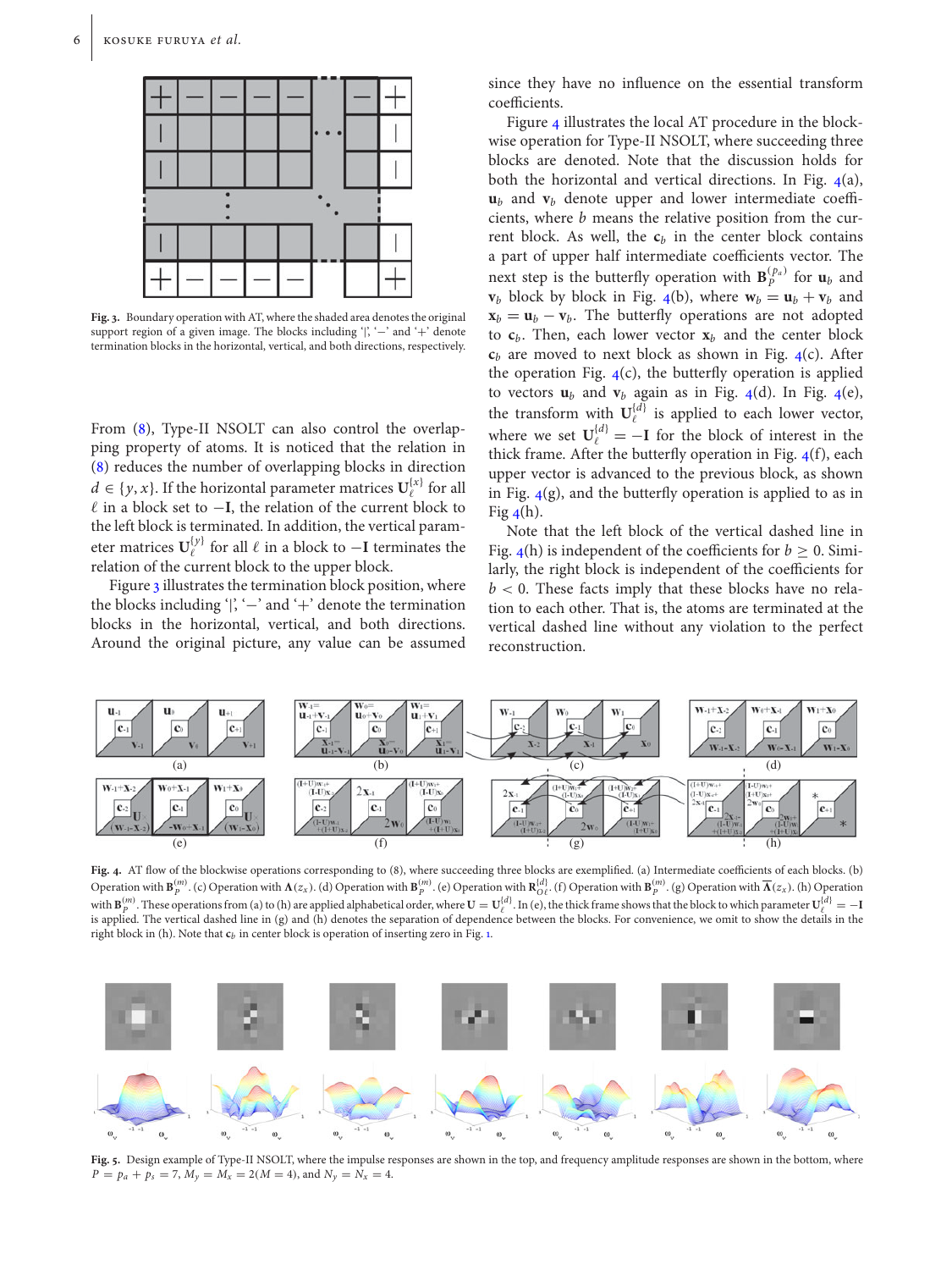#### <span id="page-6-0"></span>IV. EXPERIMENTAL RESULT

Let us verify the significance of the proposed AT technique. Different from [\[21\]](#page-7-16), the IHT algorithm was adopted in this experiment. In this experiment, we use filters of three different extent, where polyphase order  $(N_v, N_x)$  are set to  $(2, 2)$ ,  $(4, 4)$  and  $(6, 6)$ . Figure [5](#page-5-2) shows an example set



**Fig. 6.** Original images of size  $128 \times 128$ , 8-bit grayscale. (a) *lena*, (b) *goldhill*, (c) *barbara*, and (d) *baboon*.

<span id="page-6-2"></span><span id="page-6-1"></span>**Table 1.** Experimental settings of IHT with NSOLT.

| Downsampl. M      | $2 \times 2$           |  |
|-------------------|------------------------|--|
| #Channels $P$     |                        |  |
| Polyphase order   | (2, 2), (4, 4), (6, 6) |  |
| #Transform Coefs. | 500                    |  |
|                   |                        |  |

of impulse responses and frequency amplitude responses designed using the method in [\[12\]](#page-7-8). Figure [6](#page-6-1) shows original images in this experiment. We apply each image to NSOLT with PE and AT. Parameter setting of NSOLT is shown in Table [1.](#page-6-2) Figure [7](#page-6-3) shows eight examples of the terminated atom sets and one normal atom set. It is observed that the region of support is properly controlled through the local termination process. These atoms are no longer symmetric at the border. However, they keep the PR property and prevent the wrapping effect caused by the PE method.

Figure [8](#page-6-4) shows a part of experimental results of IHT with NSOLT of polyphase  $(N_v, N_x) = (4, 4)$ . The original picture is given in Figs  $8(a)$  $8(a)$ –(c) show the reconstruction results of PE and AT, respectively. From Fig. [8,](#page-6-4) it is observed that the PE method occurs wrapping effect at the right and bottom boundary, while the AT method, does not. Table [2](#page-7-21) shows peak signal-to-noise ratio (PSNR) for NSOLT of different polyphase order. From Table [2,](#page-7-21) NSOLT with AT gives a higher PSNR than that with PE in each case.



<span id="page-6-4"></span>**Fig. 8.** A part of experimental result with IHT in the case of  $(N_v, N_x) = (4, 4)$ . (a) Original. (b) NSOLT with PE (PSNR: 26.80 [dB]). (c) NSOLT with AT (PSNR: 28.12 (dB)). In this experiment, six-level hierarchical 2D wavelet construction was adopted and the number of transform coefficients in IHT was set to 500.



<span id="page-6-3"></span>**Fig. 7.** Examples of terminated atom sets and the original normal atom set, where the contrast of each atom is enhanced in order to clarify the region of support. (a) Top left. (b) Top. (c) Top right. (d) Left. (e) Normal. (f) Right. (g) Bottom left. (h) Bottom. (i) Bottom right.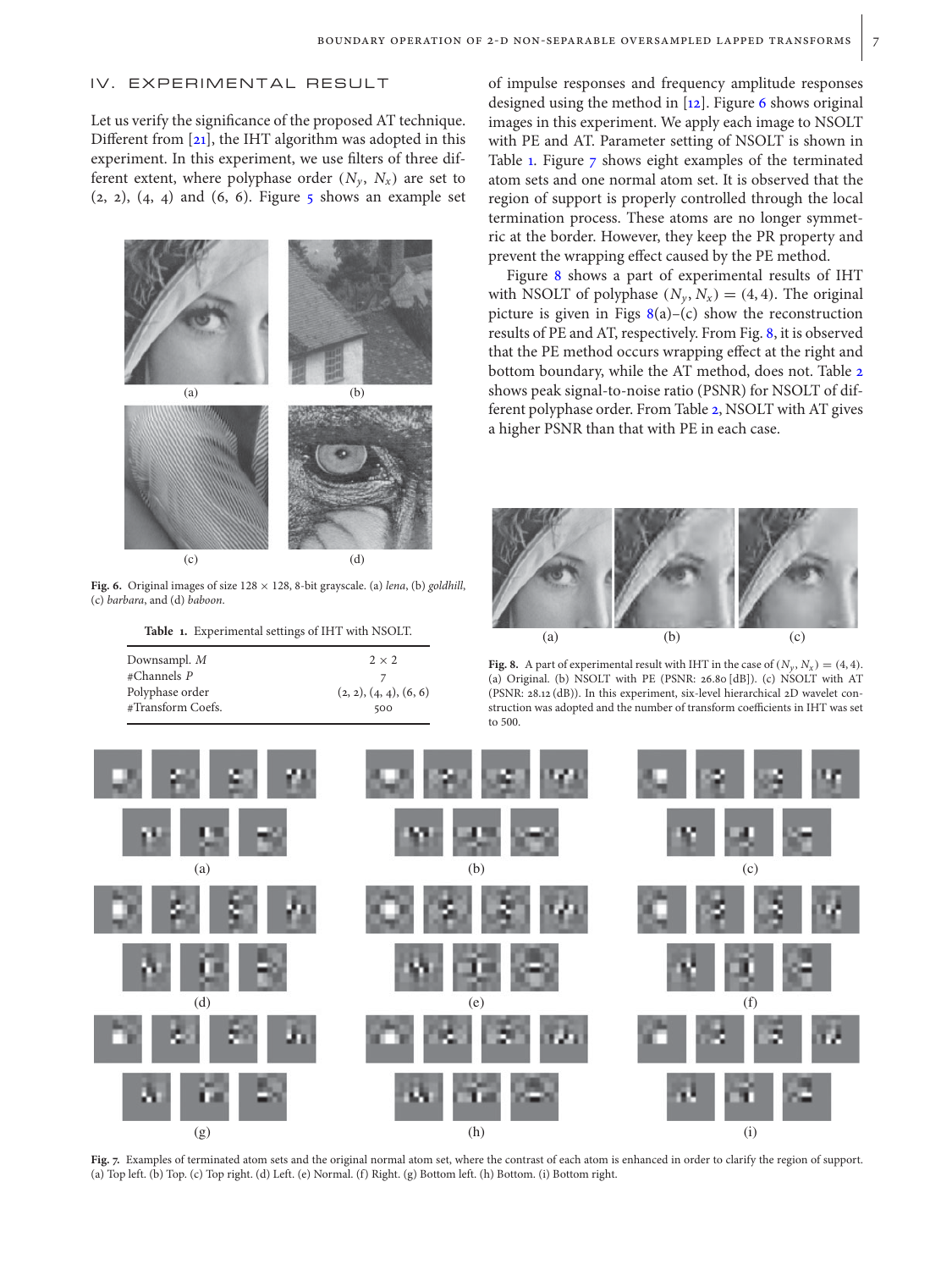<span id="page-7-21"></span>**Table 2.** Experimental result of PSNR (dB) with PE and AT.

| Polyphase<br>order | Images   | PE.   | AT    |
|--------------------|----------|-------|-------|
|                    | Lena     | 26.26 | 27.20 |
|                    | Goldhill | 27.29 | 27.52 |
| (2, 2)             | Barbara  | 21.50 | 21.74 |
|                    | Baboon   | 21.01 | 21.14 |
|                    | Lena     | 26.80 | 28.12 |
|                    | Goldhill | 27.31 | 27.80 |
| (4, 4)             | Barbara  | 21.71 | 22.02 |
|                    | Baboon   | 21.17 | 21.32 |
|                    | Lena     | 26.63 | 28.35 |
|                    | Goldhill | 27.26 | 27.90 |
| (6, 6)             | Barbara  | 21.77 | 22.10 |
|                    | Baboon   | 21.25 | 21.53 |

## <span id="page-7-19"></span>V. CONCLUSION

In this work, we proposed a blockwise implementation of 2D NSOLTs and a boundary operation technique. This technique was shown to serve local variability of atoms without any violation of the perfect reconstruction. The blockwise implementation is effective for the image processing application since it allows us to control the region of support locally and leads an AT to prevent distortion at image boundary. Through experiments with IHT, we verified the significance of the proposed AT.

## ACKNOWLEDGEMENT

This work was supported by KAKENHI (Grant no. 26420347).

#### <span id="page-7-0"></span>REFERENCES

- [1] Rao, K.R.; Yip, P.C. eds.: The Transform and Data Compression Handbook, Crc Pr I Llc, 2000.
- <span id="page-7-2"></span>[2] Taubman, D.S.; Marcellin, M.W.: JPEG2000, Image Compression Fundamentals, Standards and Practic, *Kluwer Academic Publishers*, Massachusetts, 2002.
- [3] Vaidynathan, P.P.: Multirate Systems and Filter Banks, *Prentice–Hall*, New Jersey, 1993.
- <span id="page-7-1"></span>[4] Vetterli, M.; Kovaĉević, J.: Wavelets and Subband Coding, Prentice-*Hall*, New Jersey, 1995.
- <span id="page-7-3"></span>[5] Vetterli, M.: Wavelets, approximation, and compression. *IEEE Signal Process. Mag.*, **18**, (5) (2001), 59–73.
- [6] Mallat, S.: A Wavelet tour of signal processing, in *The Sparse Way*, 3rd ed., *Academic*, New York, 2008.
- <span id="page-7-4"></span>[7] Muramatsu, S.; Yamada, A.; Kiya, H.: A design method of multidemensional linear-phase paraunitary filter banks with a lattice structure. IEEE Trans. Signal Proc., **47** (3) (1999), 690–700.
- [8] Kovaĉević, J.; Chebira, A.: Life beyond bases: the advent of frames (Part I). IEEE Signal Process. Mag., **24** (4) (2007), 86–104.
- <span id="page-7-7"></span>[9] Do, M.N.; Vetterli, M.: The contourlet transform:An efficient directional multiresolution image representation. IEEE Trans. Image Process., **14** (12) (2005), 2091–2106.
- <span id="page-7-5"></span>[10] Starck, J.-L.; Murtagh, F.; Fadili, J.M.: Sparse Image and Signal Proessing: Wavelets, Curvelets, Morphological Diversity. *Cambridge University Press*, Cambridge, UK, 2010.
- <span id="page-7-6"></span>[11] Muramatsu, S.; Han, D.; Kobayashi, T.; Kikuchi, H.: Directional lapped orthogonal transform: theory and design. IEEE Trans. Image Process., **21** (5) (2012), 2434–2448.
- <span id="page-7-8"></span>[12] Muramatsu, S.; Aizawa, N.: Lattice structure for 2-D Non-separable oversampled lapped transforms, in *Proc. IEEE ICASSP*, Vancouver, Canada, May 2013, 5632–5636.
- <span id="page-7-9"></span>[13] Muramatsu, S.; Aizawa, N.: Image restoration with 2-D non-separable oversampled lapped transforms, in *Proc. IEEE ICIP*, Melbourne, Australia, September 2013, 1051–1055.
- <span id="page-7-10"></span>[14] Muramatsu, S.: Structured dictionary learning with 2-D nonseparable oversampled lapped transforms', in *Proc. of IEEE ICASSP*, Florence, Italy, May 2014, 2643–2647.
- <span id="page-7-11"></span>[15] Rubinstein, R.; Zibulevsky, M.; Elad, M.: Double sparsity: Learning sparse dictionaries for sparse signal approximation. IEEE Trans. Signal Process., **46** (3) (2010), 1553–1564.
- <span id="page-7-12"></span>[16] Kiya, H.; Nishikawa, K.; Iwahashi, M.: A development of symmetric extension method for subband image coding. IEEE Trans. Image Process., **3** (1) (1994), 78–81.
- [17] Chen, L.; Nguyen, T.Q.; Chan, K.-P.: Symmetric extension methods for M-channel linear-phase perfect-reconstruction filter banks. IEEE Trans. Signal Process., **43** (11) (1995), 2505–2511.
- <span id="page-7-13"></span>[18] Muramatsu, S.; Yamada, A.; Kiya, H.: The two-dimensional lapped Hadamard transform. IEICE Trans. Fundam., **E81-A** (8) (1998), 1542–1549.
- <span id="page-7-14"></span>[19] Muramatsu, S.; Kobayashi, T.; Hiki, M.; Kikuchi, H.: Boundary operation of 2-D non-separable linear-phase paraunitary filter banks. IEEE Trans. Image Process., **21** (4) (2012), 2314–2318.
- <span id="page-7-15"></span>[20] Muramatsu, S.; Hiki, M.: Block-wise implementation of directional GenLOT, in *Proc. IEEE ICIP*, Cairo, Egypt, November 2009, 3977–3980.
- <span id="page-7-16"></span>[21] Furuya, K.; Hara, S.; Muramatsu, S.: Boundary operation of 2-D nonseparable oversampled lapped transforms, in *Proc. of APSIPA ASC*, Kaohsiung, Taiwan, November 2013.
- <span id="page-7-17"></span>[22] Blumensath, T.; Davies, M.E.: Iterative hard thresholding for compressed sensing. Appl. Comput. Harmon. Anal., **27** (3) (2009), 265–274.
- <span id="page-7-18"></span>[23] Blumensath, T.; Davies, M.E.: Normalized iterative hard thresholding: Guaranteed stability and performance. IEEE J. sel. Topics Signal Process., **4** (2) (2010), 298–309.
- <span id="page-7-20"></span>[24] Gan, L.; Ma, K.-K.: A simplified lattice factorization for linear-phase perfect reconstruction filter bank. IEEE Signal Process. Lett., **8** (7) (2001), 207–209.

**Kosuke Furuya** received his B.E. degree in Electrical and Electronic Engineering from Niigata University, Japan, in 2013. He received the M.E. degree in Electrical and Information Engineering from Graduate School of Niigata University and he joined Toyota Motor Corp. in 2015. His research interests include image processing.

**Shintaro Hara** received the B.E. degree in Electrical and Electronic Engineering from Niigata University in 2012. He received the M.E. degree in Electrical and Information Engineering from Graduate School of Science and Technology, Niigata University, and he joined Canon Imaging Systems Inc. in 2014.